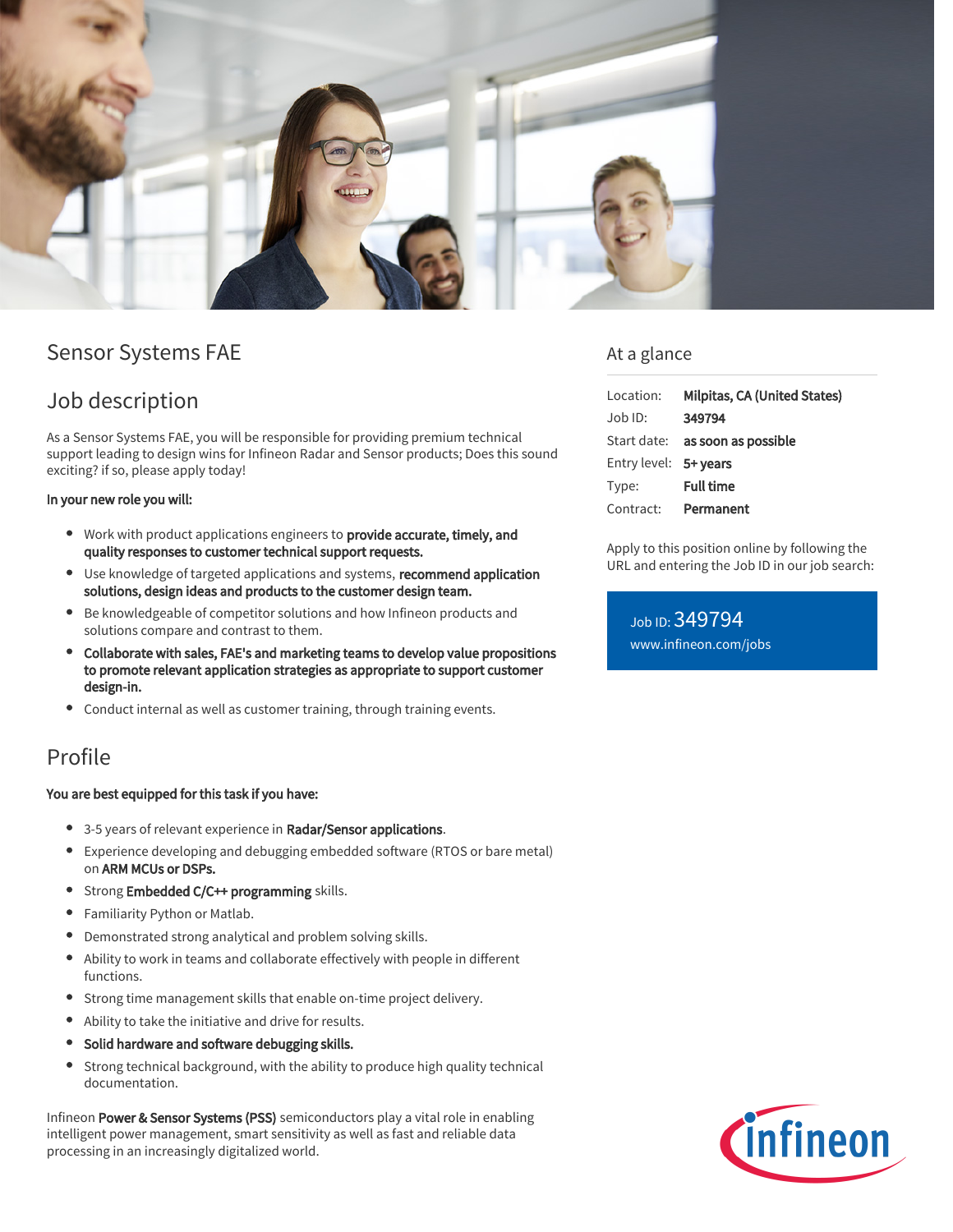Our leading-edge power devices make chargers, adapters, power tools and lighting systems smarter, smaller, lighter and more energy-efficient. Our trusted sensors increase the context sensitivity of "things" and systems such as HMI, and our RF chips power fast and reliable data communication.

#### – We drive leading-edge power management, sensing and data transfer capabilities –

[Click here](https://www.infineon.com/cms/en/careers/working-at-infineon/PSSDreamJob/) for more information about working at PSS with interesting employee and management insights and an overview with more #PSSDreamJobs.

## Benefits

**Milpitas, CA:** Medical, Dental & Vision Plans; Flexible Reimbursement Accounts (FSAs); Industry leading 401k Employer Contribution/Match; Company Performance Bonus; Holiday Pay & Paid Time Off (PTO); Flexible working conditions, Part-time Options; Different career paths: Project Management, Technical Ladder, Management & Individual Contributor; Wide range of Training Offers & Career Development Planning; Coaching, Mentoring, Networking Possibilities; International assignments; Basic Life & Dependent Life Insurance; Paid Sick Leave, Accidental Death & Disability Insurance (AD&D); Short-term & Long-term Disability; Employee Assistance Program (EAP); Health Promotion Programs; Reduced Price for Public Transportation

### Why Us

#### Part of your life. Part of tomorrow.

Infineon is a world leader in semiconductor solutions that make life easier, safer, and greener. Our solutions for efficient energy management, smart mobility, and secure, seamless communications link the real and the digital world.

Infineon Technologies Americas Corp. is an equal opportunity employer. All qualified applicants will receive consideration for employment without regard to race, color, religion, sex (including pregnancy, childbirth, or related medical conditions), gender identity, national origin, ancestry, citizenship, age, physical or mental disability, legally protected medical condition, family care status, military or veteran status, marital status, domestic partner status, sexual orientation, or any other basis protected by local, state, or federal laws. Applicants with questions about access or requiring a reasonable accommodation for any part of the application or hiring process should contact the Talent Network by phone at (408) 503-2194.

Employment at Infineon is contingent upon proof of your legal right to work in the United States under applicable law, verification of satisfactory references and successful completion of a background check and drug test, and signing all your onboarding documents .

In some instances, if applicable, U.S. export control laws require that Infineon obtain a U.S. government export license prior to releasing technologies to certain persons. This offer is contingent upon Infineon's ability to satisfy these export control laws as related to your employment and anticipated job activities. The decision whether or not to submit and/or pursue an export license to satisfy this contingency, if applicable, shall be at Infineon's sole discretion.

#### IMPORTANT NOTICE:

Infineon is requiring all new U.S. employees and contractors to be fully vaccinated against COVID-19. Full vaccination is defined as two weeks after both doses of a twodose vaccine or two weeks since a single-dose vaccine has been administered. Anyone unable to be vaccinated, either because of a sincerely held religious belief or a medical condition or disability that prevents them from being vaccinated, can request a reasonable accommodation.